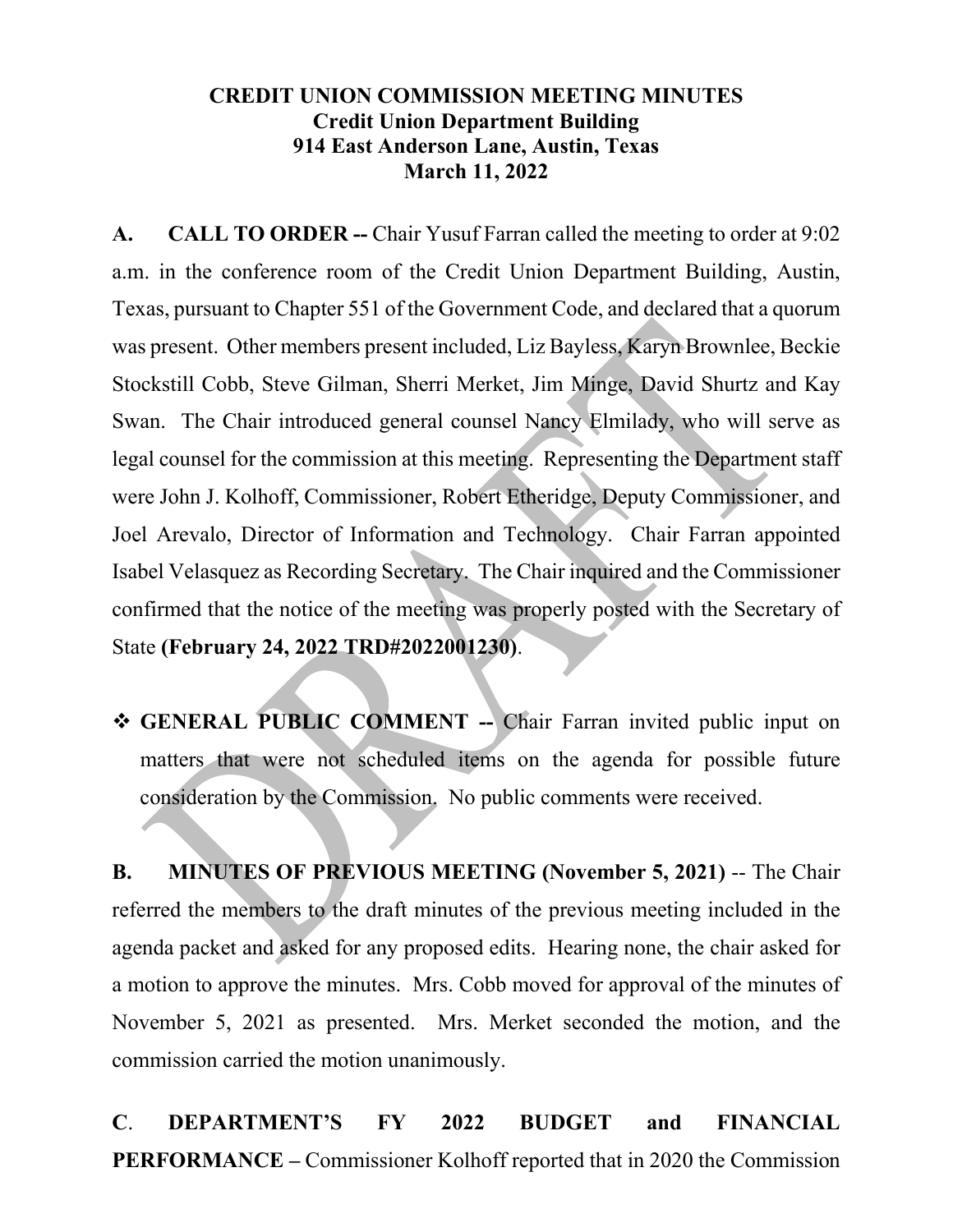adopted a strategic plan for Fiscal Years 2021-2025. The \$4.8 million FY 2022 budget approved by the Commission in June 2021 includes the maintenance and operating and capital improvement budget in support of the Strategic Plan. At the end of the five months, total expenditures were \$1.515 million or approximately 23% less than budgeted projections of \$1.977 million. Almost all lines performed below budgeted levels apart from other expenditures for FY 2022. Mr. Kolhoff further reported that the expenditures relate primarily to payment of services at the beginning of the year such as insurance costs, state services such as SWCAP, SORM, and TFC costs. Mr. Kolhoff reported that the unspent funds from the FY 2022 budget predominately represents travel related savings as a result of the pandemic's impact and personnel savings due to vacancies.

After a brief discussion, the Commission took no action.

**D. DEPARTMENT'S GENERAL BUDGET ASSUMPTIONS AND PARAMETERS** – Commissioner Kolhoff explained that the Finance Code, Section 16.0003 gives the Commission the responsibility for approving the Department's budget each year. Since the budget must be adopted at the June meeting, staff is seeking approval of the guidelines for developing the FY 2023 budget. Furthermore, Mr. Kolhoff reported there is a new item to the assumptions "Legal Research Tools" which allows our general counsel to subscribe to the appropriate services and perform her case searches.

After a brief discussion, Mr. Gilman moved that the Commission adopt the proposed budget assumptions and parameters for FY 2023 as recommended by staff. Mr. Minge seconded the motion and the motion was unanimously adopted.

**E. APPROVE AND AUTHORIZE THE SUBMISSION OF THE DEPARTMENT'S STRATEGIC PLAN FOR FISCAL YEARS 2023-2027.**  Commissioner Kolhoff reported that Section 2056.002 of the Government Code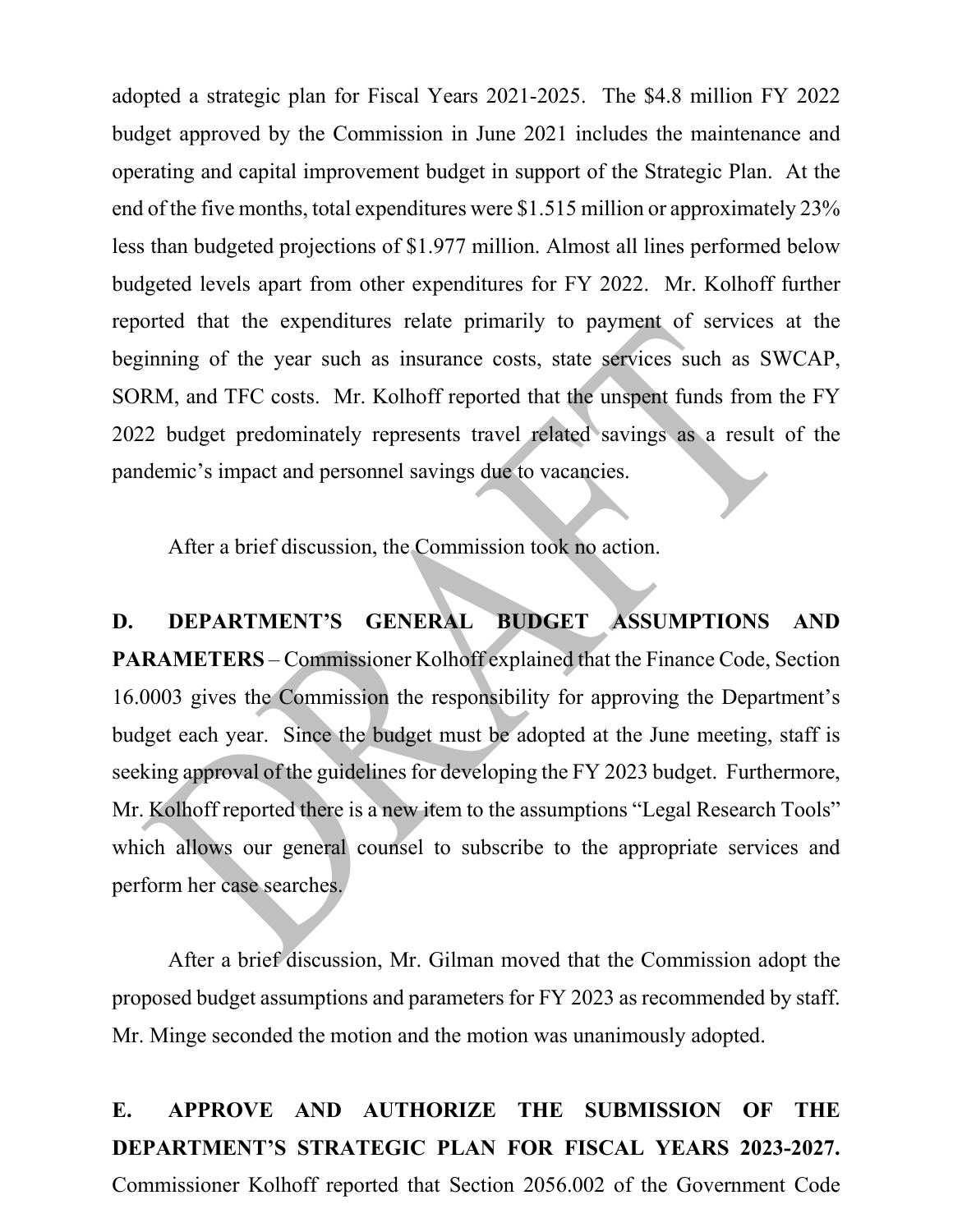requires that every two years each agency must submit a formal strategic plan that covers a prescribed 5-year horizon (FY 2023-2027). Mr. Kolhoff further reported that this plan summarizes our analysis of the internal and external environment impacting credit unions and the Department and provides goals and objectives for the next five years. Mr. Kolhoff noted that the guidelines are similar to previous plans and outlined the importance of four strategic goals for 2023-2027 are to:

- Ensure a safe and sound state credit union system in Texas;
- Provide a flexible regulatory framework that enables credit unions to provide a full competitive array of financial services;
- Safeguard the interest of credit union members; and
- Develop a professional and motivated staff that provides quality service to the citizens of Texas and supports achievement of the Department's statutory mission.

Commission member Gilman commented that it was obvious a lot of work went into this document and appreciated the work of the Commissioner and his staff. The vision and focus on future and particularly support in the concept of utilizing technology as the risk ratings of credit unions in the state of Texas, but the commitment to development of staff and having the best examiners possible, doing their job on behalf of state credit unions.

After a short discussion, Mr. Shurtz moved that the Commission approve the proposed Fiscal Year 2023-2027 Strategic Plan and authorize its submission in the format dictated by the Governor and the LBB. Mrs. Brownlee seconded the motion and the motion was unanimously adopted.

**F. REVIEW THE RESULTS OF THE EMPLOYEE ENGAGEMENT SURVEY.** Commissioner Kolhoff reported that the survey reviews Department employees' viewpoints over 12 constructs including: Workgroup, Strategic,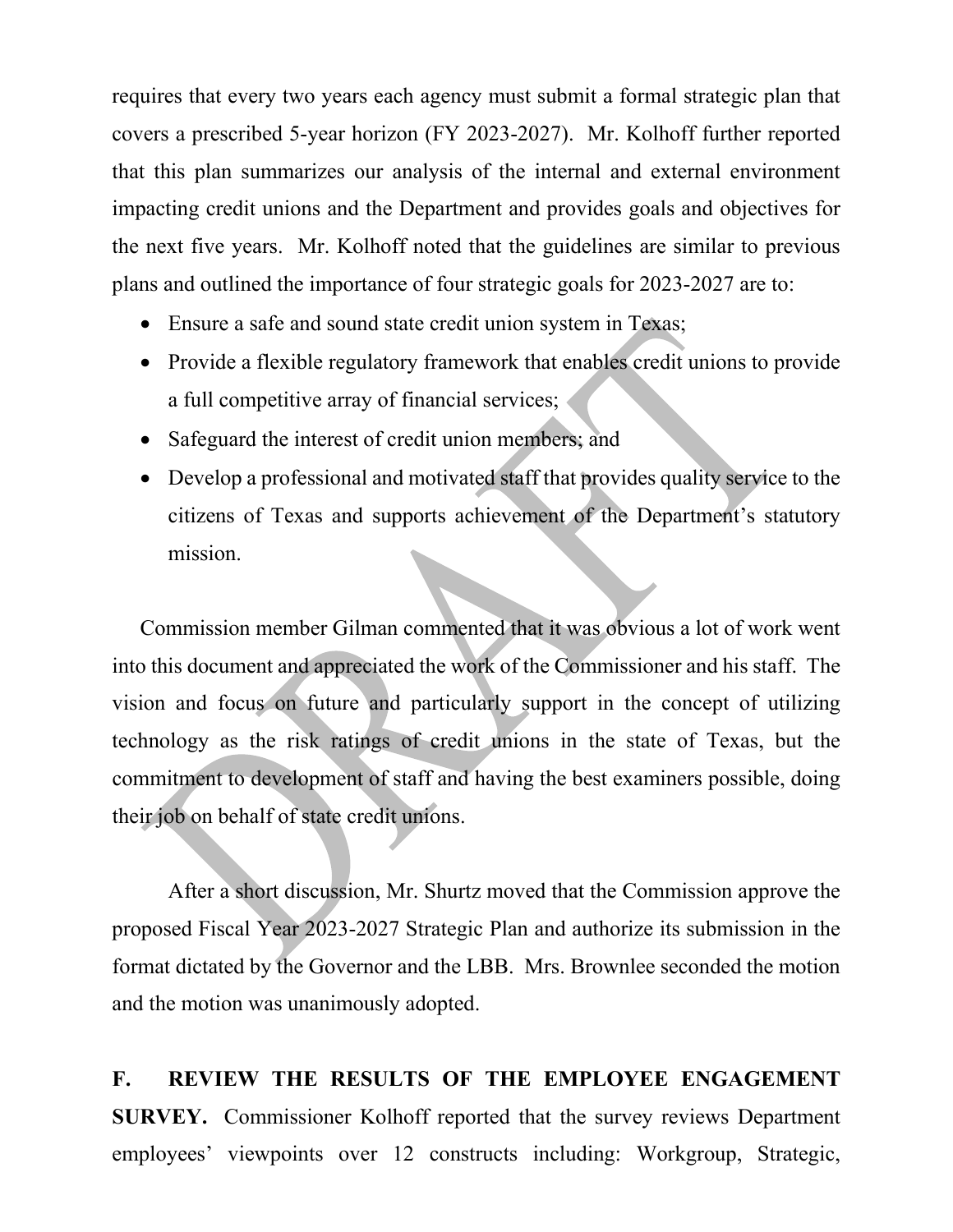Supervision, Workplace, Community, Information Systems, Internal Communication, Pay, Benefits, Employee Development, Job Satisfaction and Employee Engagement. Our response rate rose 1.3% to 69.2% of total employees. Overall, the survey indicated employees' responses are complimentary of the Department and have improved from the previous survey. There were only two "issue" constructs with a score below 400 that were identified but improved from the last survey. Those constructs were Pay and Job Satisfaction. Furthermore, Mr. Kolhoff noted that he held interviews with both office and the examination staff and asked their impressions of what the survey results meant to them and what options are available for us to try to make the Department a great place to work.

After concerns addressed by the Chair, a lengthy discussion occurred, and positive comments from various Commission members, the Commission took no action.

**G. DISCUSSION, CONSIDERATION, AND POSSIBLE VOTE TO TAKE ACTION TO APPROVE PROPOSED AMENDMENTS TO THE COMMISSION'S POLICY MANUAL, AS PART OF ITS ANNUAL POLICY REVIEW, TO (1) REVISE THE WEAPONS POLICY, (2) THE LEGAL COUNSEL, SECTION XIV, AND (3) TO MAKE FORMATTING CHANGES.**  Commissioner Kolhoff reported that the following amendments to the Commission's Policy Manual are recommended by the Department to address recent changes in the law regarding open carry of handguns as reflected by HB 1927, revising the Legal Counsel Section XIV to include a description of the General Counsel's representation and updating language regarding representation from the Attorney General's Office of Texas; and formatting changes throughout the manual.

Chairman Farran stated that the Commission would be entering into Executive Session as provided under Section 551.071(2) of the Government Code. The Commission entered into Executive Session ad 9:33 a.m., and reconvened in open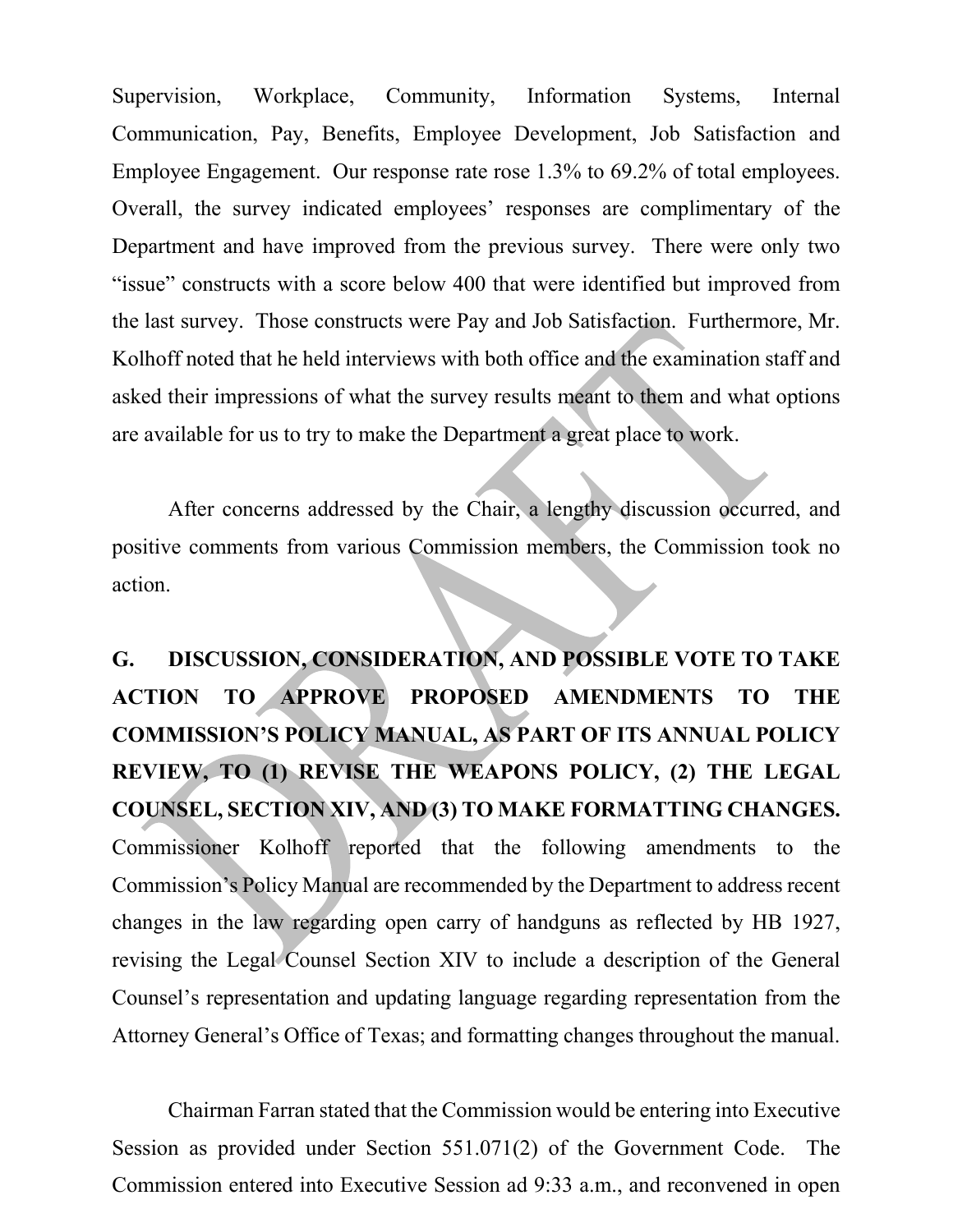session at 10:00 a.m. Chairman Farran noted that no formal action was taken by the Commission during the closed session.

Ms. Bayless made a motion that the record reflect that the Commission reviewed the Commission Policy Manual and approved the proposed changes as recommended. Mr. Shurtz seconded the motion, and the motion was unanimously adopted.

**H. STATE CREDIT UNION SYSTEM –** Deputy Commissioner Etheridge briefly indicated the Texas economy continues to rebound from the impact of the COVID-19 pandemic. The unemployment rate for Texas declined to 5.0% at monthend December 2021, down from 6.5% six months earlier. Overall, the financial performance of Texas credit unions was excellent during 2021. Capital strength for the Texas industry was good, with earnings and asset quality performance ratios reaching their strongest levels over the last seven years. The strong financial performance continues to perform well and the industry for Texas charters remains safe and sound. Earnings performance data for Texas credit unions reflects that strong net income performance is strengthening net worth ratios. While the outlook for the Texas industry appears positive, it remains imperative for the credit unions to adapt to the ever-changing economic trends (i.e. inflation, etc.) and political implications (i.e. local, national and worldwide) to safeguard the financial interests of millions of Texans.

After a brief discussion, the commission took no action.

**I. (1) AUDIT COMMITTEE REPORT** – Commissioner Kolhoff reported that as part of the Sunset Review process, a recommendation was made asking the Department to initiate an internal audit program that exceeds statutory requirements for an Agency of the Department's size and nature. The Department and the Commission agreed to implement a program and formed an Audit Committee. The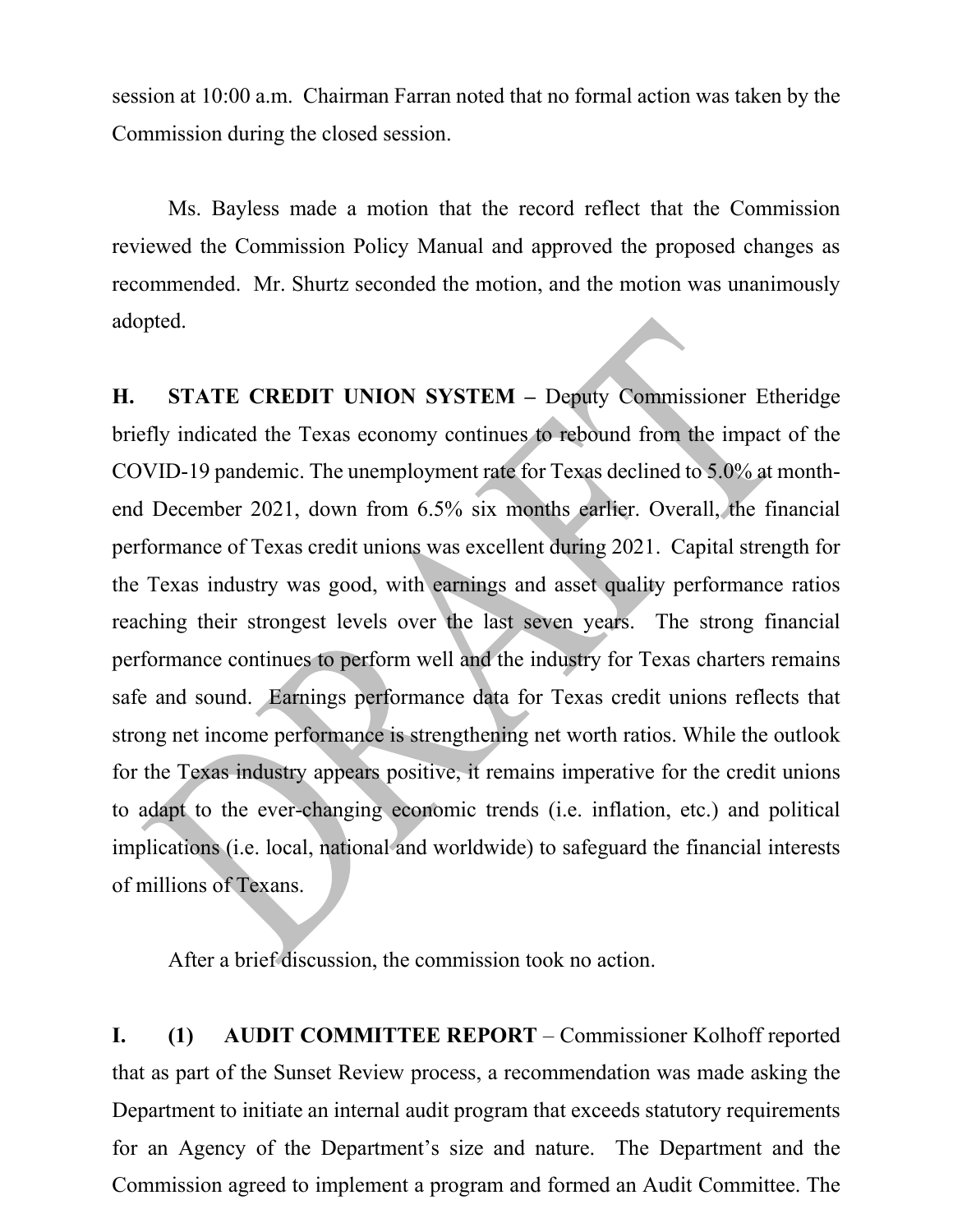Audit Committee has been working with the Commissioner to initiate the required procurement process. Thereafter, the Department solicited bids for qualified Respondents and subsequently received bids from Respondents for review of the Department's requirements and qualifications posted in the solicitation.

Chairman Farran stated that the Commission would be entering into Executive Session as provided under Section 551.071(2) of the Government Code for the purposes of consultation and advice of counsel for legal matters subject to attorneyclient privilege. The Commission entered into Executive Session at 10:14 a.m., and reconvened in open session at 10:27 a.m. Chairman Farran noted that no formal action was taken by the Commission during the closed session.

Mr. Farran moved that the Commission approve the proposed action of not awarding an Internal Auditing Services Contract for the published RFQ and to repost the solicitation at a future date with a goal of posting by December 31, 2022. The motion was unanimously adopted.

**(2) DEPARTMENT'S ANNUAL RISK ASSESSMENT REPORT FOR FY 2022 AS REQUIRED BY SECTION 2102.004, GOVERNMENT CODE**. Commissioner Kolhoff reported that Section 2102.013 of the Texas Government Code requires state agencies which meet certain requirements to conduct a formal risk assessment each year and submit the assessment to the State Auditor's Office. The Department has completed the internal risk review and has prepared the required written assessment of the risks for submission to the State Auditor's Office.

Mr. Farran moved that the Commission approve the Department's Internal Risk Assessment Report for FY 2022 and authorize its submission to the State Auditor's Office. The motion was unanimously adopted.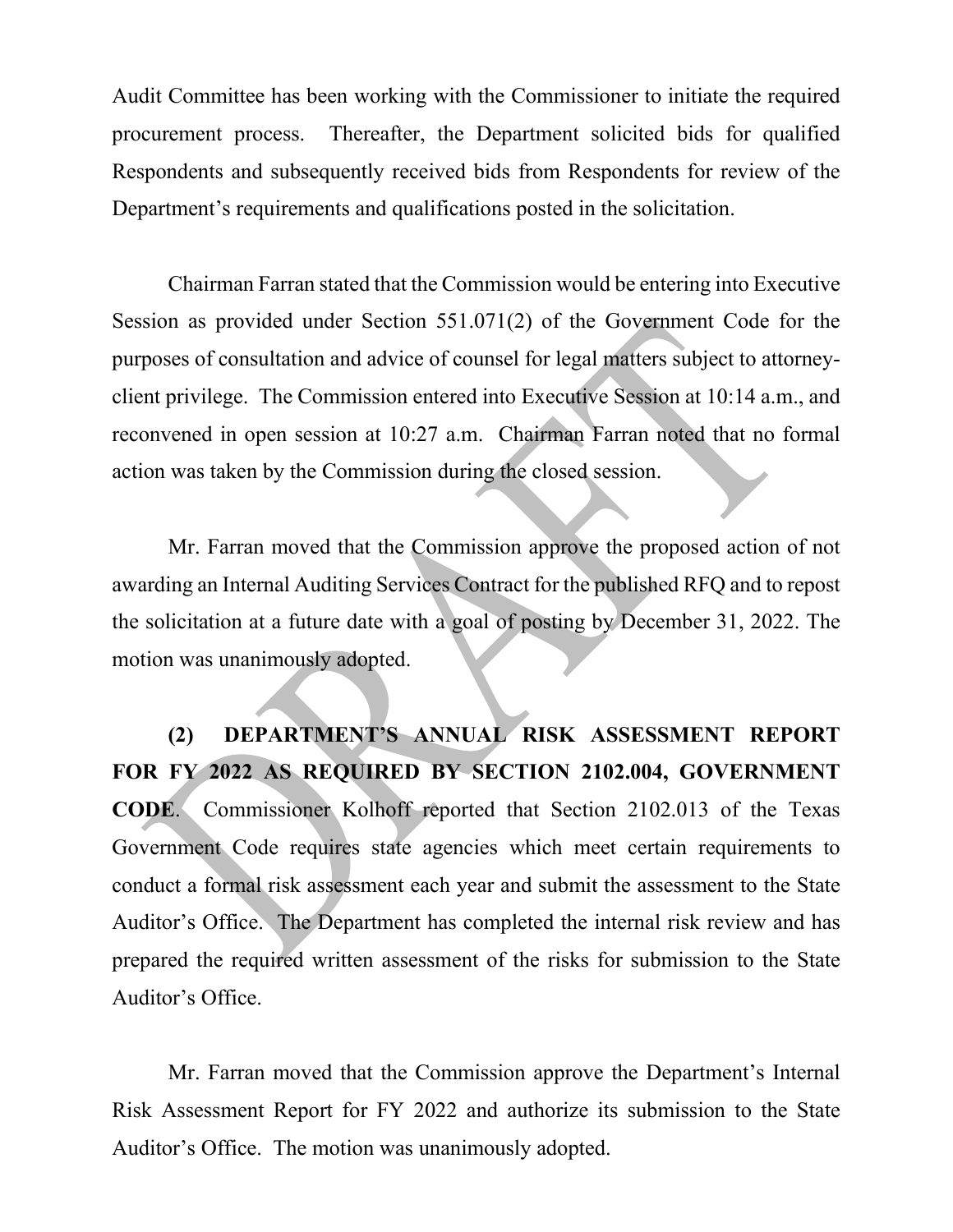**J. COMMISSIONER EVALUATION COMMITTEE REPORT** – Chair Brownlee reported that on January 27 in a public meeting the Commissioner Evaluation Committee met to discuss and consider the FY 2022 commissioner performance evaluation process and performance measures. The committee revised the evaluation process for FY 2022 and drafted goals pending approval by the Commission. In summary, after the close of the fiscal year, each commission member will be required to complete an evaluation form and the commissioner will be required to submit a self-evaluation and an annual reporting of the Department's performance measures to the Commission. The Commissioner's final evaluation for FY 2022 will be completed at the November Commission meeting. At that time, the commissioner's goal and performance measures for FY 2023 will also be finalized because this is a personnel issue. Furthermore, Mrs. Brownlee stated that any discussion required by Commission members be held in executive session.

Chairman Farran stated that the Commission would be entering into Executive Session as provided under Section  $551.074(a)(1)$  for the purpose of discussing certain personnel issues related to the Commissioner's Annual Performance. The Commission entered into Executive Session at 10:36 a.m., and reconvened in open session at 11:22 a.m. Chairman Farran noted that no formal action was taken by the Commission during the closed session.

Mr. Farran moved that the Commission approve the adoption of the FY 2022 commissioner's evaluation process and the performance measures as recommended by the commissioner's evaluation committee. The motion was unanimously adopted.

## **K. MANDATORY RULE REVIEW**

**(1) Adoption of the Rule Review of 7 TAC, Part 6, Chapter 91, Subchapter G (Lending Powers), and Re-adoption of Rules.** Commissioner Kolhoff reported that Section 2001.039, Government Code, requires that a state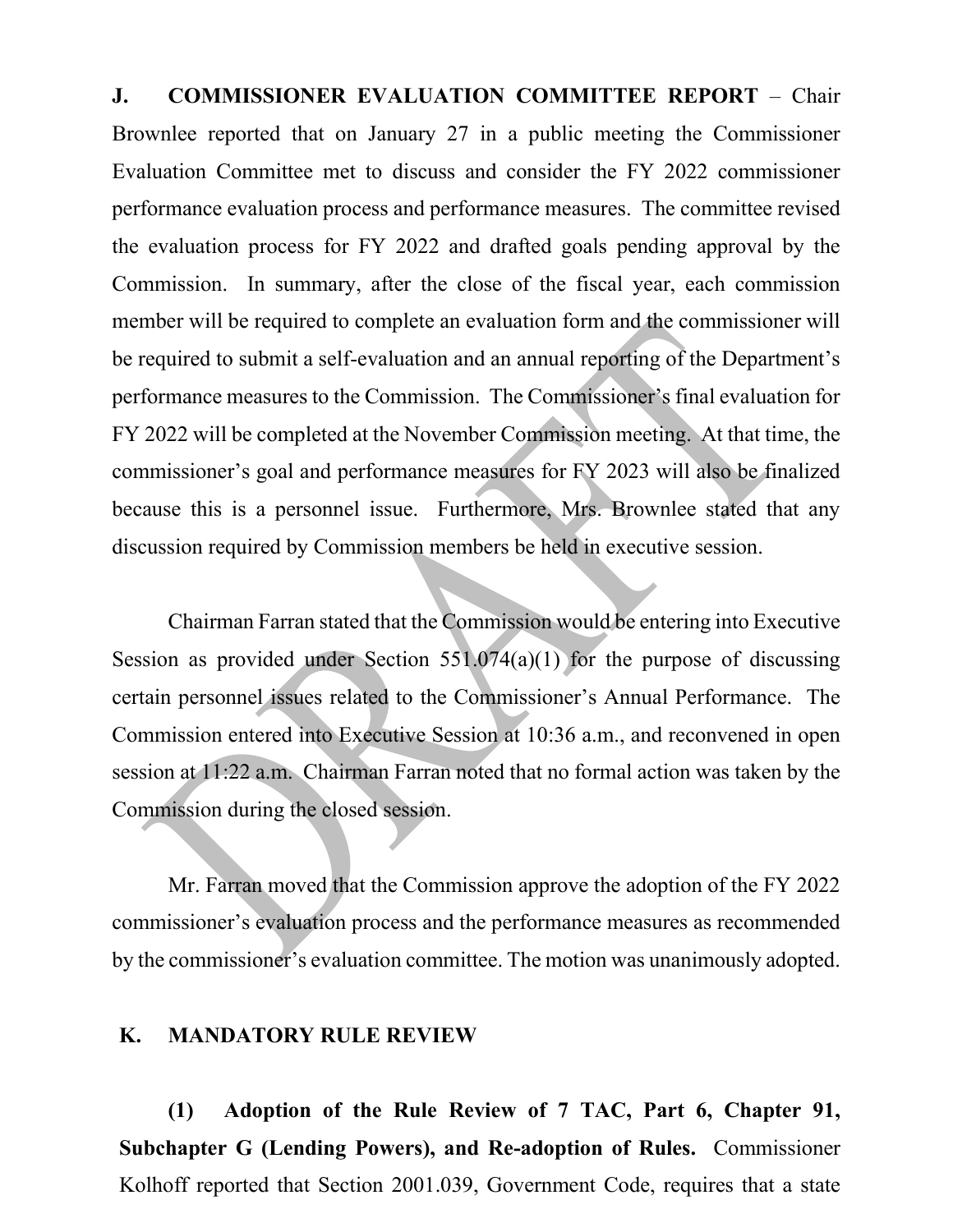agency review and consider for readoption each rule not later than the fourth anniversary of the date on which the rule took effect and every four years after that date. At its February 2020 meeting, the Commission approved a plan which establishes a date for the required review for each of the affected rules. In accordance with that plan, staff has reviewed **7 TAC, Part 6, Chapter 91, Subchapter G (Lending Powers),** and is recommending that one change be made.

After a short discussion, Mr. Gilman moved that the Commission find that the reasons for adopting **7 TAC, Part 6, Chapter 91, Subchapter G (Lending**  Powers) continue to exist and readopt these rules. Mrs. Merket seconded the motion, and the commission carried the motion unanimously.

**(2) Adoption of Proposed Amendments to 7 TAC, Part 6, Chapter 91, Section 91.720 (Small-Dollar, Short-Term Credit).** Commissioner Kolhoff noted that the purpose of the proposed amendments is to adjust for inflation the maximum lending limit related to these loan products and to foster competitive authority to similar products allowed federal credit unions. The proposed amendments to paragraph (b) increases the defined maximum for small-dollar, short-term credit loans to \$2,000 and extended maximum maturity to 12 months.

 **Suzanne Yashewski – Associated General Counsel, Texas Credit Union Association (Cornerstone Credit Union League)**. Ms. Yashewski briefly noted being in favor of the proposed changes to the small dollar, short-term lending rule. Talks with the Texas state working group who requested some additional regulatory flexibility in the area. The mission of the Texas Credit Union Association is to serve the underserved. Always looking for ways to try to pull people away from the payday lenders who, do not give them the same level of service as we do, and pull them into our credit union movement. Finally, more flexibility in this area is much needed so it is much appreciated the consideration on this rule.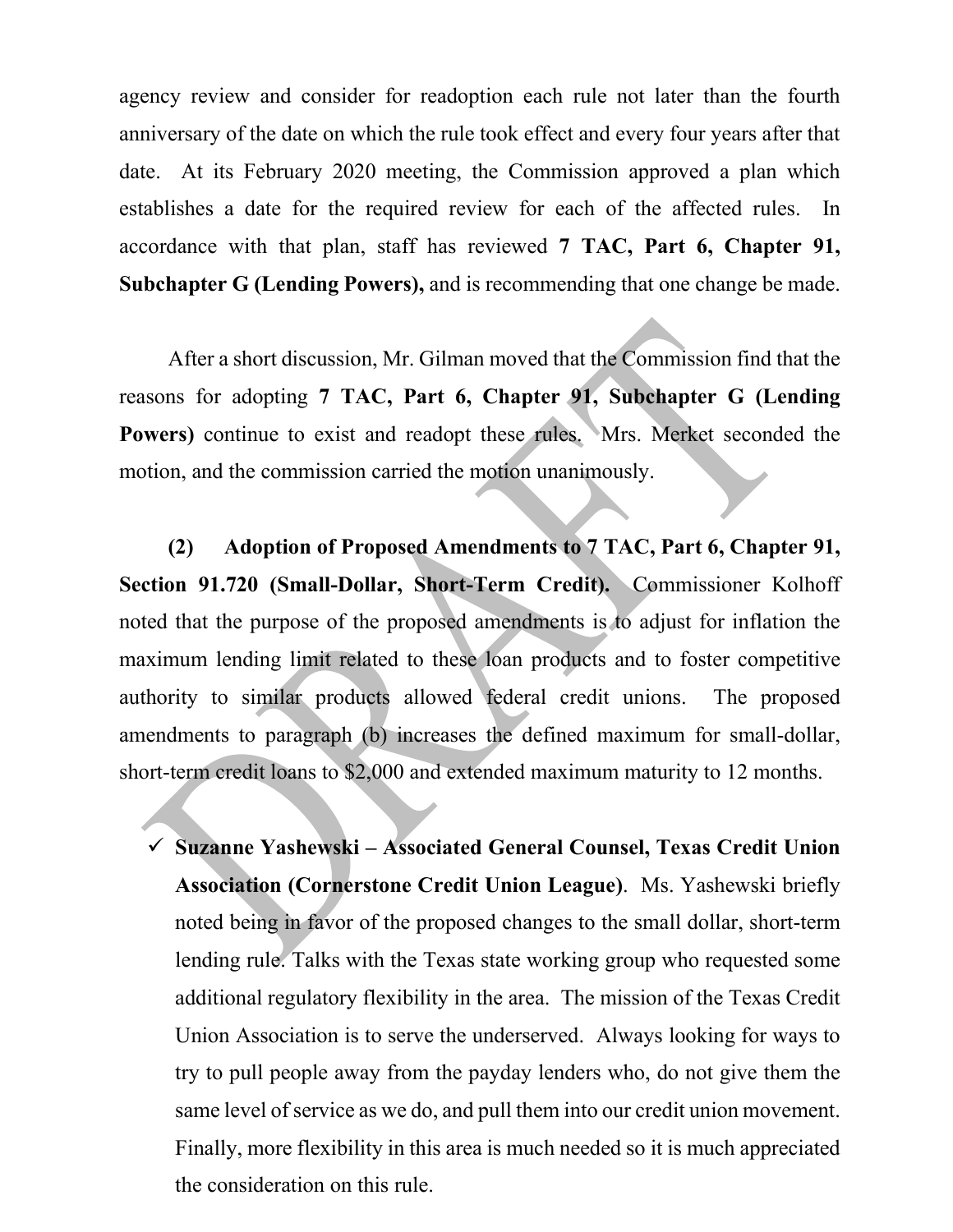**Melodie Durst, Executive Director, Credit Union Coalition of Texas**. Mrs. Durst stated the Coalition agrees with Ms. Yashewski's comments and are in support of the changes.

After a brief discussion, Mrs. Brownlee moved that the Commission adopt the proposed amendments to rule **7 TAC Section 91.720** concerning Small-Dollar, Short-Term Credit. Mr. Minge seconded the motion, and the commission carried the motion unanimously.

**(3) Proposed Amendments to 7 TAC, Part 8, Chapter 153 (Home Equity Lending)**. Commissioner Kolhoff reported that the interpretations are administered by the Joint Financial Regulatory Agencies consisting of the Texas Department of Banking, Department of Savings and Mortgage Lending, Office of Consumer Credit Commissioner, and Texas Credit Union Department. The purposes of the proposed rule changes to 7 TAC Chapter 153 are to amend the definition of "business day" and to make technical corrections.

After a short discussion, Mr. Shurtz moved that the Commission approve for publication and comment the amendments to **7 TAC, Part 8, Chapter 153**  concerning Home Equity Lending. Mrs. Cobb seconded the motion, and the commission carried the motion unanimously.

**I. LITIGATION UPDATE REGARDING PENDING LITIGATION.**  General Counsel Elmilady provided a brief synopsis regarding a Public Information Act (PIA) request related to certain confidential information that the Department believes is confidential under the Finance Code and the Public Information Act. In response to that PIA request, the Department sent a request for letter ruling to the Office of the Attorney General, Open Records Division. The ruling response from the Attorney General's Office noting two reasons why the information should be disclosed. In order for the Department to maintain confidentiality and to appeal the